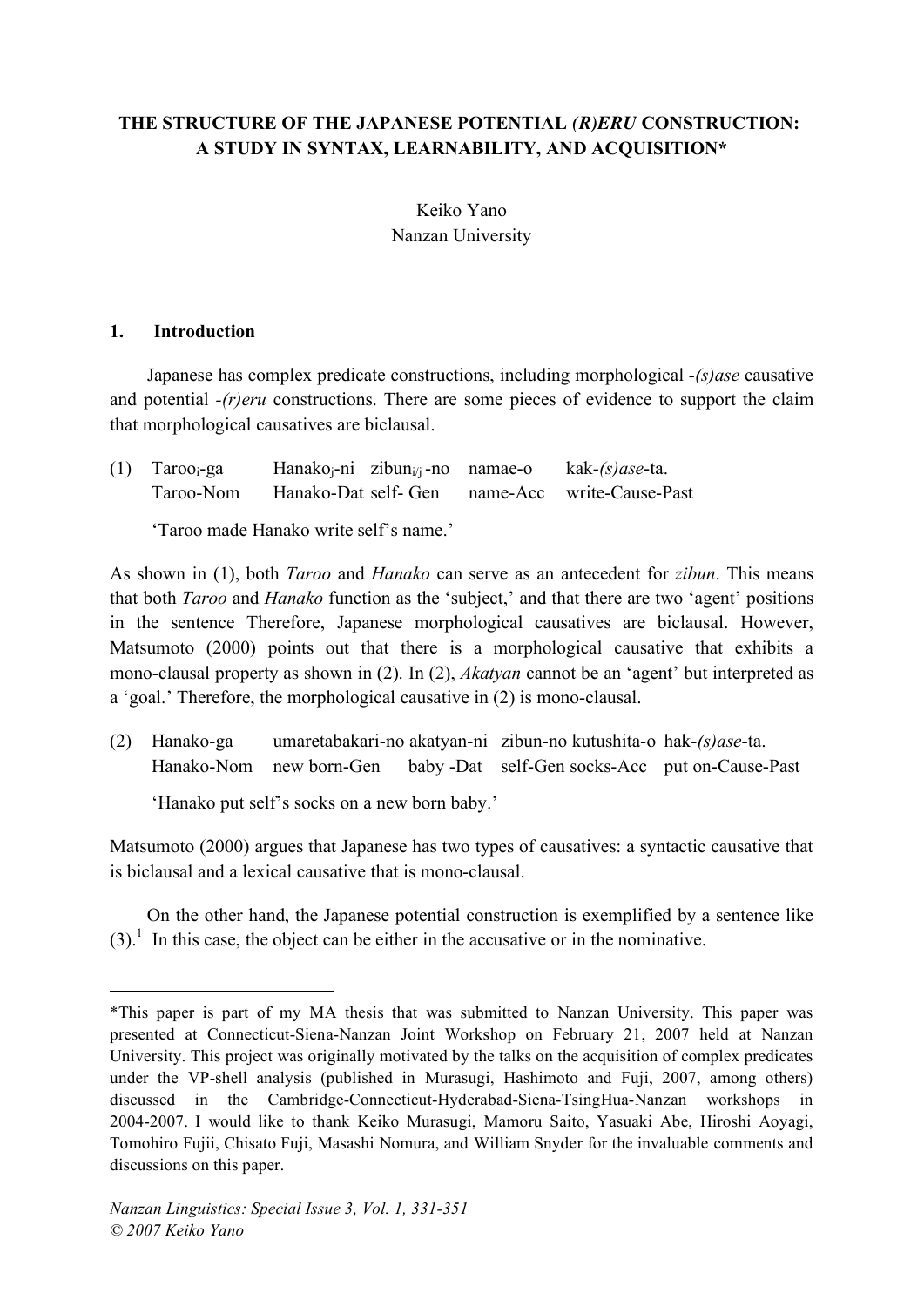- (3) a. Taroo-wa Itariago-o hanas-e-ru. Taroo-Top Italian -Acc speak-can-Pres 'Taroo can speak Italian.'
	- b. Taroo-wa Itariago-ga hanas-e-ru. Taroo-Top Italian-Nom speak-can-Pres 'Taroo can speak Italian.'

In (3a), the object, *Itariago*, is marked with accusative, and in (3b) the object is with nominative. However, if the object NP is a quantifier NP, an asymmetry is observed between the accusative and nominative objects with respect to scope interpretation. The relevant examples are shown in (4).

| (4) | a. | John-wa migime-dake-o                                             | tumur-e-ru.                      |                |
|-----|----|-------------------------------------------------------------------|----------------------------------|----------------|
|     |    | John-Top right.eye-only-Acc                                       | close-Can-Pres                   |                |
|     |    | 'John can close only his right eye.'                              |                                  |                |
|     |    | $\text{can} > \text{only}$ (John can wink his right eye.)<br>(1)  |                                  |                |
|     |    | $(ii)?* only > can (It is only his right eye that he can close.)$ |                                  |                |
|     | b. | migime-dake-ga<br>John-wa                                         | tumur-e-ru.                      |                |
|     |    | John-Top                                                          | right.eye-only-Nom lose-Can-Pres |                |
|     |    | can > only<br>$(i) *$                                             |                                  |                |
|     |    | only $>$ can<br>(i)                                               |                                  | (Koizumi 1995) |

To account for this difference between accusative and nominative objects, for example, Koizumi (1995) proposes a structure like the one in (5).

<sup>&</sup>lt;sup>1</sup> Japanese potentialized verbs are formed either by attaching -*rareru* to vowel-ending verbs or by attaching -*eru* to consonant-ending verbs.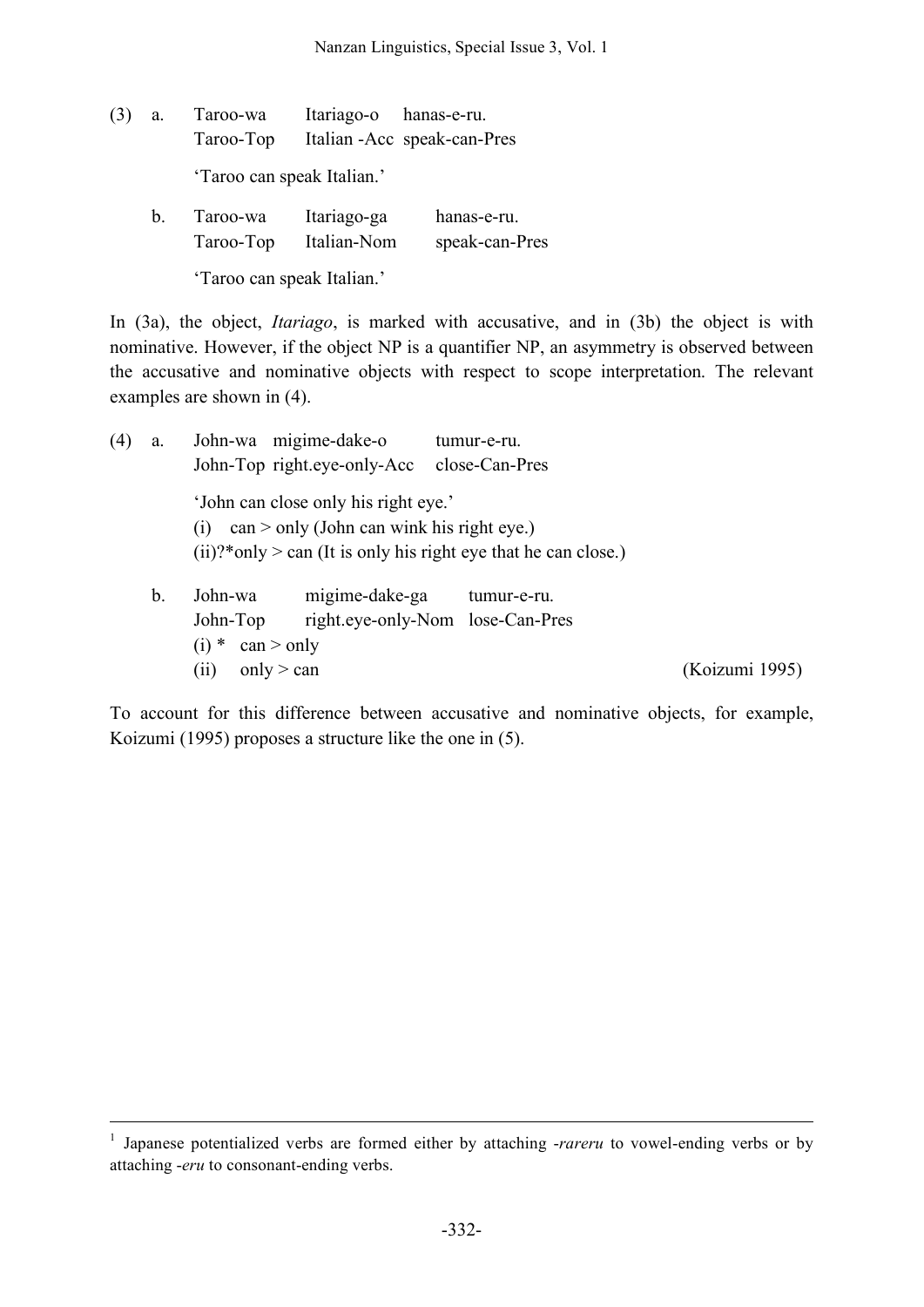

In the structure shown in (5), the potential suffix *-eru* takes an AgrP (or an IP) as its complement. On the other hand, Bobaljik and Wurmbrand (2004) propose a structure that involves VP complementation.

(6) a. John-wa hon-ga yom-e-ru. John-Top book-Nom read-Can-Pres 'John can read a book.'



yom- (Bobaljik and Wurmbrand 2004)

The structure in (6b) indicates that the potential suffix *-eru* takes a VP as its complement.

We will first review the syntax of the Japanese potential construction in Section 2. Here we will examine a traditional approach to the potential construction (e.g., Koizumi's (1995)) and Bobaljik and Wurmbrand's (2004) alternative. Then, we will see that the difference between these two structures lies in their complementation, namely IP complementation or VP complementation. This difference in complementation is actually observed in two causative structures, the syntactic causatives and the lexical causatives. Murasugi, Hashimoto and Kato (2003) (MH&K hereafter) and Murasugi and Hashimoto (2004) argue that the lexical causatives are acquired earlier than the syntactic causatives. Based on their analysis, we will examine about the acquisition of structure of the potential constructions as in (6). When and how are the Japanese potentials acquired?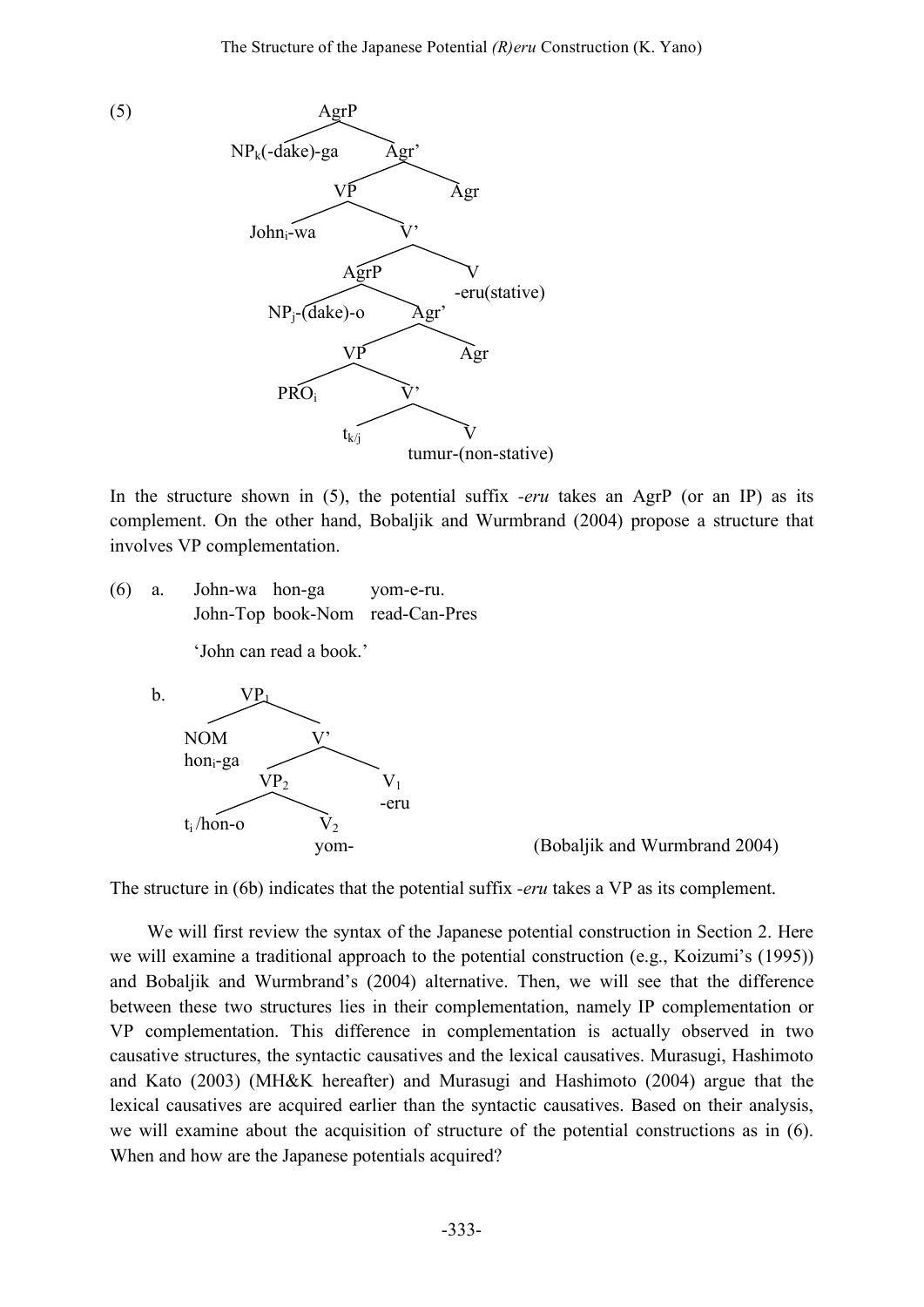In Section 3, we will go over some previous studies on the acquisition of causatives. MH&K (2003) proposed that there are two types of morphological causatives in Japanese, namely the syntactic causative and the lexical *-(s)ase* causative, and that the structure of the former is biclausal, while that of the latter one is mono-clausal. We will propose that these two types of causative are different in that the former involves IP complementation while the latter, VP complementation. These two possibilities, as mentioned above, are exactly the two conceivable structures for the potential construction. As for the acquisition of causatives, MH&K (2003) and Murasugi and Hashimoto (2004) propose that the children acquire the lexical causative earlier than the syntactic causative. Therefore, we state our hypothesis as follows: if Japanese potentials take an IP as their complement, the acquisition of the construction in question should be as late as that of the syntactic causatives. But if the potentials are like lexical causatives, they should be acquired as early as lexical causatives as Murasugi and Hashimoto (2004) proposes.

In Section 4, we will present an original acquisition study based on the analysis of CHILDES database (MacWhinney, 2000). The focus here is the acquisition of potential *-(r)eru*. Based on Sumihare's data, we will show that children make few errors on potentials at early two years of age, and that the potential is acquired much earlier than the syntactic causative. If we assume Murasugi and Hashimoto (2004), we do not predict that the children acquire the potentials as early as the age of 2, if complement of the potential were IP. Sumihare's acquisition data rather supports the possibility that the lexical causatives and potentials are acquired at a very early stage of language acquisition at around 2;5, and we will propose that the Japanese potential construction involves an VP complement. Section 5 is the conclusion.

## **2. The Syntax of the Japanese Potential Construction**

In this section, we will go over some syntactic properties of the Japanese potential construction. In Japanese potential sentences, the object can be marked with either accusative or nominative case. The example is shown in (7).

(7) John-wa migime-o/ga tumur-e-ru John-Top right.eye-Acc/Nom close-Can-Pres

'John can close his right eye.'

However, when the object contains a quantifier such as *-dake* (only), there would be an asymmetry arising between the accusative-object and nominative-object patters with respect to scope interaction. The relevant examples are repeated in (8).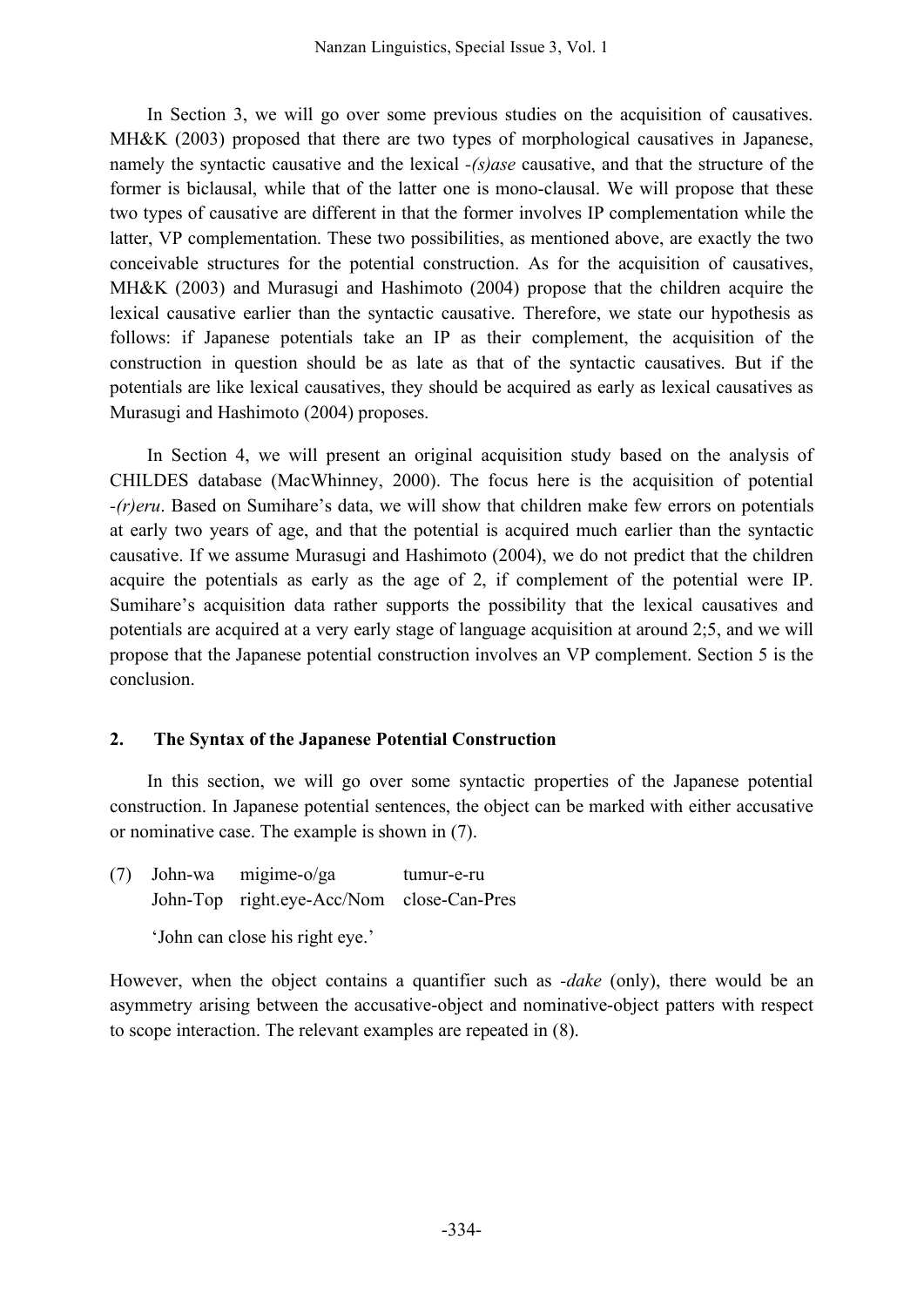| (8) | a. | John-wa<br>John-Top                                      | migime-dake-o<br>right.eye-only-Acc                                                               | tumur-e-ru.<br>close-Can-Pres                                    |
|-----|----|----------------------------------------------------------|---------------------------------------------------------------------------------------------------|------------------------------------------------------------------|
|     |    | (1)                                                      | 'John can close only his right eye.'<br>$\text{can} > \text{only}$ (John can wink his right eye.) | $(ii)?*only > can (It is only his right eye that he can close.)$ |
|     | b. | John-wa<br>John-Top<br>$*can > only$<br>$\left(1\right)$ | migime-dake-ga<br>right.eye-only-Nom close-CAN-Pres                                               | tumur-e-ru.                                                      |

(ii) only > can (Koizumi 1995)

The example in (8a), which has an accusative object, allows a narrow scope reading of the object quantifier. However, the example in (8b), which has a nominative object, does not allow it. We will review a traditional approach to this scope fact such as Koizumi's (1995) and a new proposal like the one made by Bobaljik and Wurmbrand (2004). The former approach assumes a structure containing an IP complement, while the latter assumes a structure containing a VP complement.

### **2.1. IP-complement Structure**

Koizumi (1995) accounts for the scope difference between accusative and nominative objects by appealing to the way in which the nominative and accusative objects differ in licensing their case feature (see also Tada 1992). The Kooizumi-style traditional approach assumes a biclausal structure for the potential construction. In this structure, the verbal suffix, *-(r)eru*, is in the matrix predicate, and the verbal root is in the embedded clause. Then, the case feature of the accusative object is checked by the Agr of the embedded clause, while that of the nominative object is checked by the Agr of the matrix clause. The relevant structure is shown in  $(9)$ .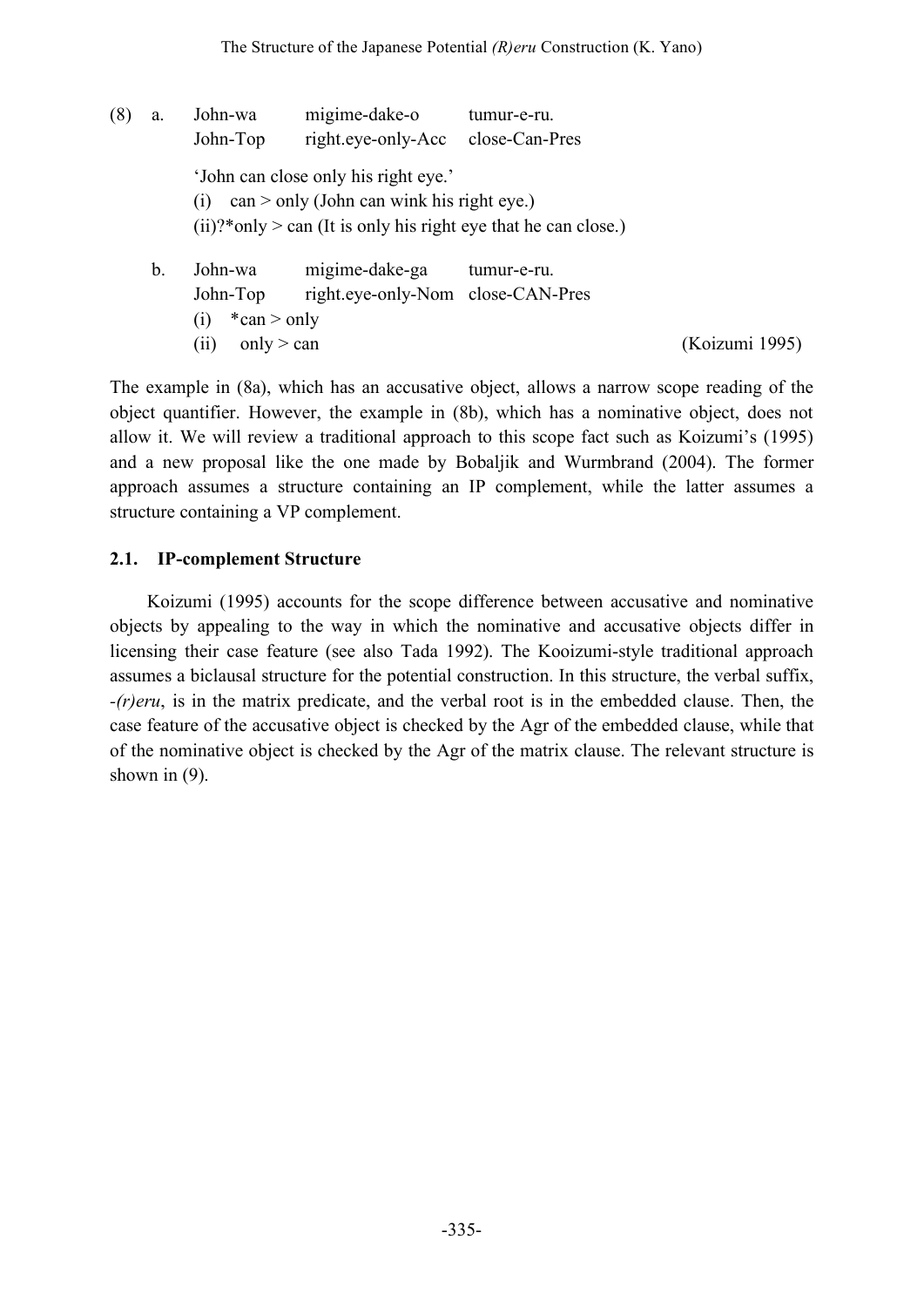



According to this analysis, the accusative object stays within the embedded clause; therefore it remains within the scopal domain of the matrix predicate, whereas the nominative object moves out of the same domain of the matrix predicate for the purposes of case checking. This difference induces the asymmetry between the accusative and nominative objects (Koizumi 1995, Tada 1992, Takano 2000). In this account, the potential suffix, -*(r)eru,* takes an IP as its complement. We call this structure an 'IP-complement structure'. 2

#### **2.2. VP-complement Structure**

Saito and Hoshi (1998) point out a problem for the IP-complement structure reviewed above. They observe that the fact that (8b) does not allow a narrow scope reading of the nominative quantifier does not make much sense given that case-checking movement (movement of the nominative quantifier out of the scope domain of the matrix predicate in the present case) usually induces reconstruction effects for scope interpretation. To solve this problem, Saito and Hoshi (1998) propose the structure shown in (10a) for the accusative object construction and the one shown in (10b) for the nominative object one.

<sup>&</sup>lt;sup>2</sup> Here, 'IP' means that there is an external argument position in the complement.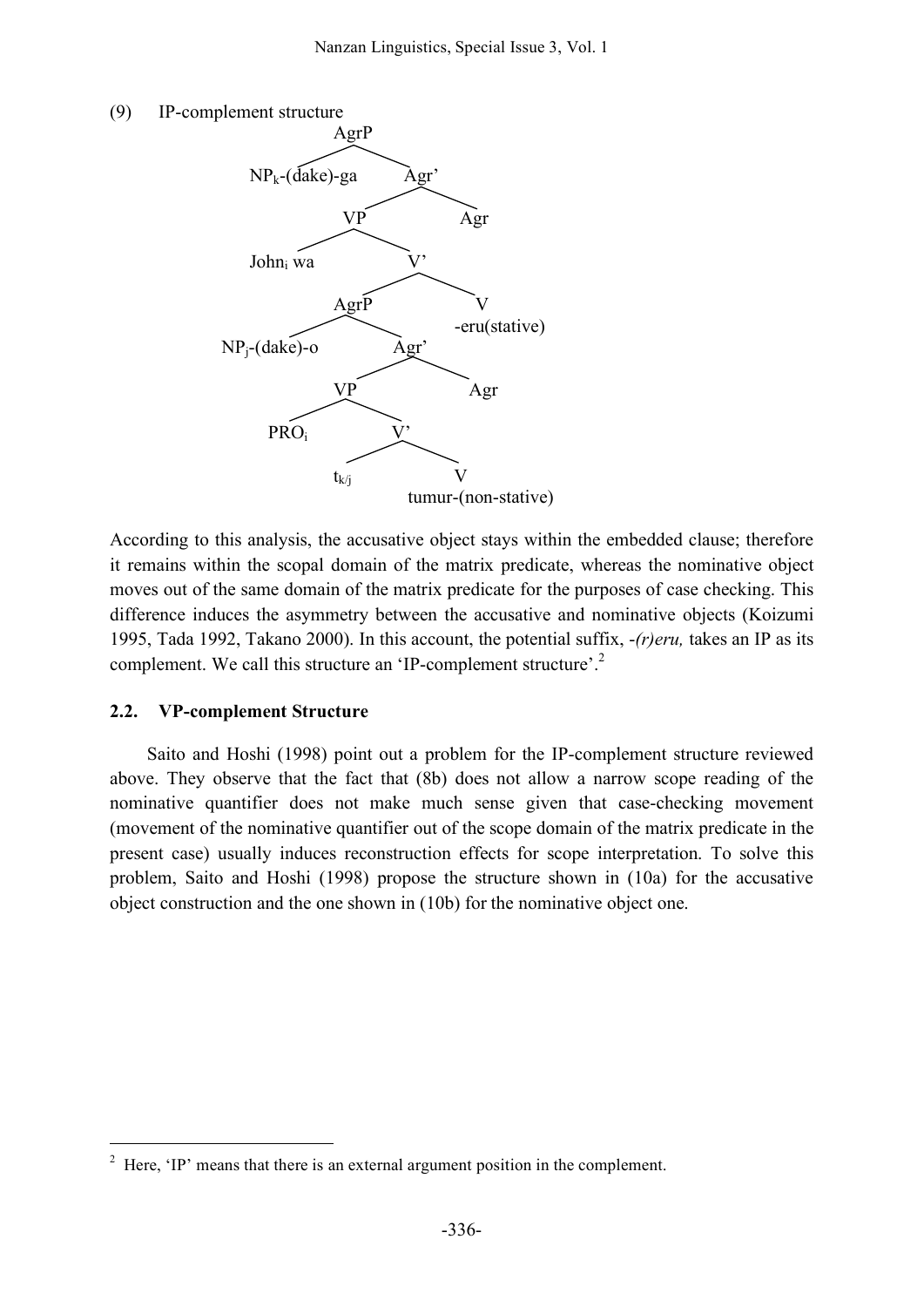

Saito and Hoshi (1998) argue that the nominative object is not raised out of the embedded VP, but that it is inserted directly into the projection of the stative suffixal verb. The problem of the reconstruction effect can be solved under this assumption. In this structure, after the verb *tumur*- is incorporated into *-(r)eru*, the agent role of the verb is absorbed, and its theme role is assigned to the object *migime-dake-ga*. Moreover, Saito and Hoshi (1998) argue that because the nominative quantifier asymmetrically c-commands -*(r)eru*, it takes wide scope over this verb.

Bobaljik and Wurmbrand (2004) (B&W hereafter) propose an alternative hypothesis based on the behavior of time span adverbials. According to B&W (2004), bare time adverbials such as *1-jikan* 'one-hour' correspond to English PPs headed by 'for', and modify the duration of an event or state. On the other hand, expressions such as *1-jikan-de* 'one-hour-in' exhibit the same distribution as English 'in' PPs, representing accomplishment. The relevant English examples are shown in (11) below.

- (11) a. John read #in an hour/for an hour.
	- b. John read the book in an hour. (Bobaljik and Wurmbrand 2004)

As the examples in (11) show, the verb *read* in (11a) cannot represent accomplishment, and it cannot accompany 'in' PPs. Therefore, B&W (2004) propose that only a transitive VP with an object licenses an 'in' PP. Importantly, they suggest, accomplishment-identifying*-de* adverbials in Japanese are licensed in the potential construction, even when the object is nominative. The crucial examples are cited in (12).

| $(12)$ a.   | Taro-ga                                                                 | hon-ga | 1 jikan-de | yom-e-ru                         |
|-------------|-------------------------------------------------------------------------|--------|------------|----------------------------------|
|             | Taro-Nom                                                                |        |            | book-Nom 1-hour-in read-Can-Pres |
|             | 'Taro can read the book in one hour.'                                   |        |            |                                  |
| $b_{\cdot}$ | Taro-wa pizza-ga 1-pun-de<br>Taro-Nompizza-Nom 1-minute-in eat-Can-Pres |        |            | tabe-rare-ru                     |
|             | 'Taro can eat the pizza in one hour.'                                   |        |            | (Bobaljik and Wurmbrand 2004)    |

In the examples in (12), *hon* 'book' and *pizza*, both of which are the object of a non-stative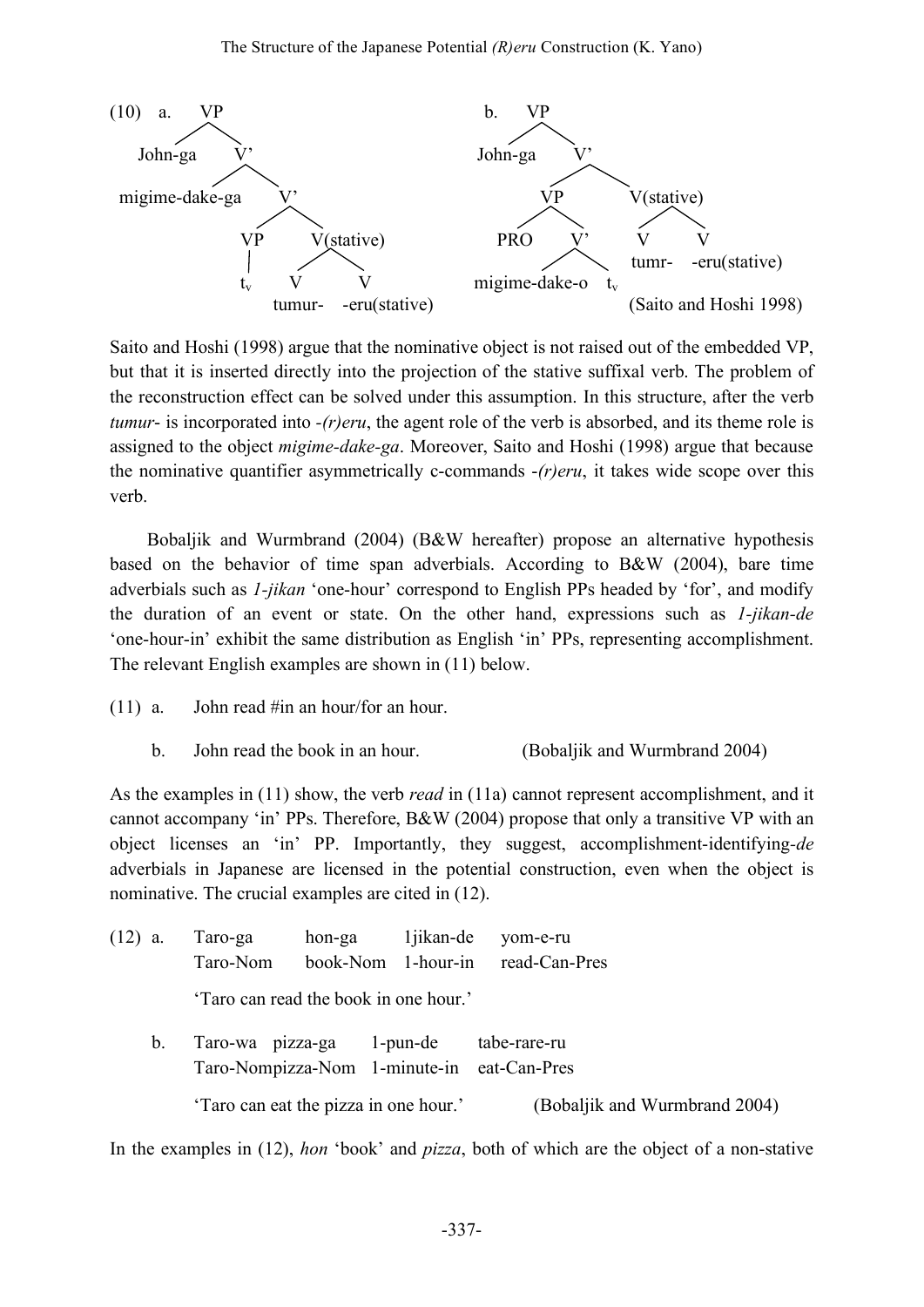verb, are marked with nominative case. If the sentence with a nominative object has the structure in (10a), there should not be a non-stative transitive VP with an object DP in that structure, and it should not denote accomplishment. However, the sentence in (13) shows that a *-de* marked time-span adverbial is licensed. To account for this problem, B&W (2004) propose the structure in (13) for the potential construction.

(13) VP-complement structure



yom- (Bobaljik and Wurmbrand 2004)

According to B&W (2004), the structure in (13) can make a correct predication; the lower VP contains an object trace, which helps to define an accomplishment, correctly licensing the *-de* adverbial. B&W (2004) assume the structure in (13) for the Japanese potential construction, and we call the structure they propose a 'VP-complement structure'.

#### **2.3. The Complement of the Potential** *-(r)eru*

We have reviewed so far that there are roughly two possibilities for the structure of the Japanese potential construction. One is the IP-complement structure, where an IP (or an AgrP) occurs as the complement of *-(r)eru*, and another is the VP-complement structure, where a VP occurs as the complement of the affixal verb. The issue here is which way of complementation is empirically more adequate for the *-(r)eru* construction. The IP-complement structure is repeated in (14) on the next page. In the IP-complement structure, the complement of the potential *-(r)eru* is headed by Infl. By contrast, the complement under the latter hypothesis is headed by V. The relevant structure is repeated in (15) on the next page.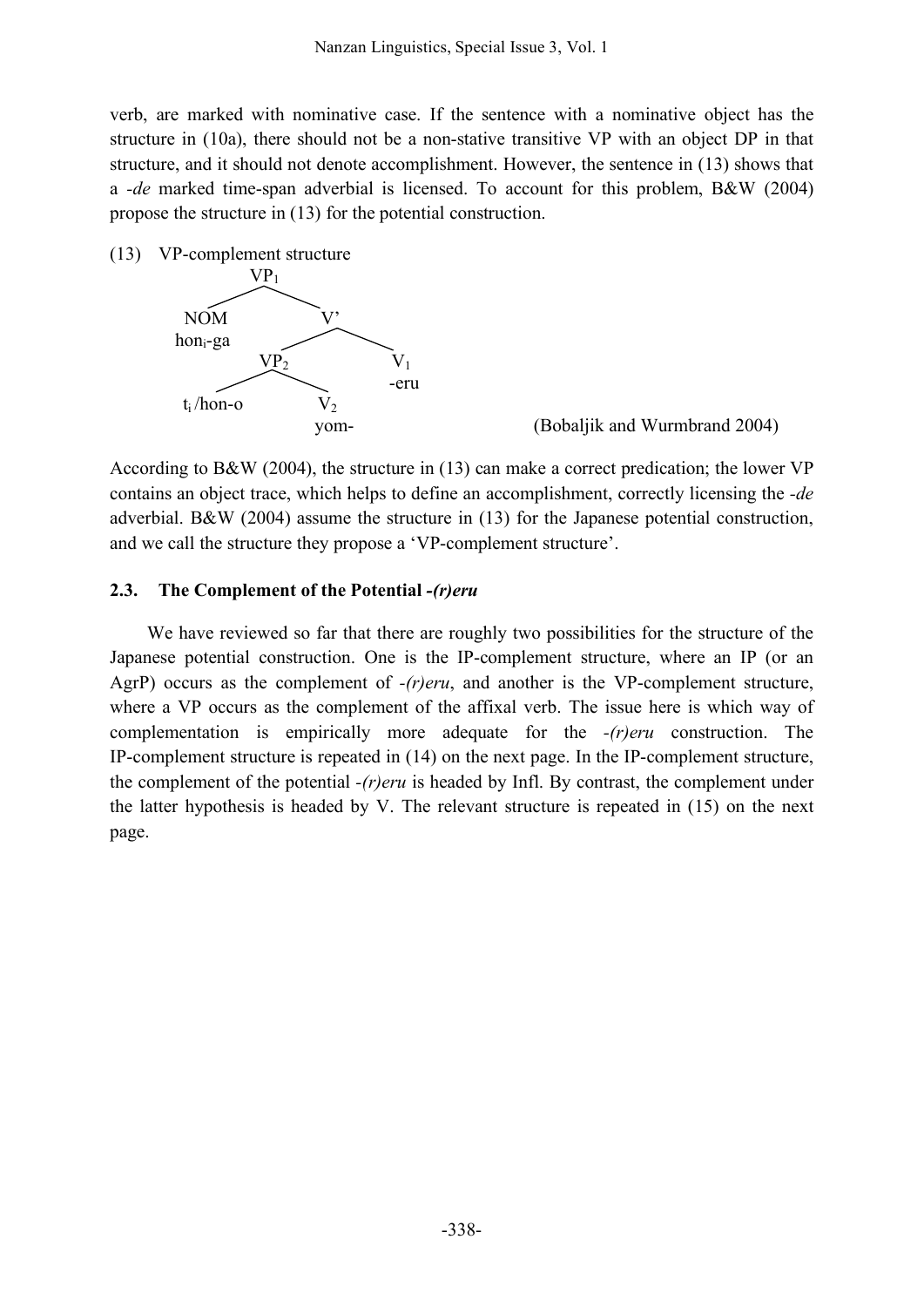

In (15), the potential *-(r)eru* takes a VP as its complement. When these two structures are compared, the difference between them is whether the potential *-(r)eru* takes an IP or a VP as its complement.

Somewhat similarly, as for *-(s)ase* causatives, Murasugi, Hashimoto and Kato (2003) propose two different structures for the syntactic causatives and the lexical causatives. According to MH&K (2003), the syntactic causative involves a biclausal structure; while the lexical causative a mono-clausal one. Moreover, they point out that the lexical causative is acquired earlier than the syntactic causative is. The syntactic difference between syntactic and lexical causatives and the difference with respect to the timings of their acquisition may provide us with a way of differentiating the two analyses of the potential constructions. Suppose that the size difference between the complements of two complex predicate constructions affects how early children can acquire these constructions. Namely, if one construction has a smaller complement than the other, the former is acquired earlier than the latter, all other things being equal. This possibility is stated as Hypothesis 1 below.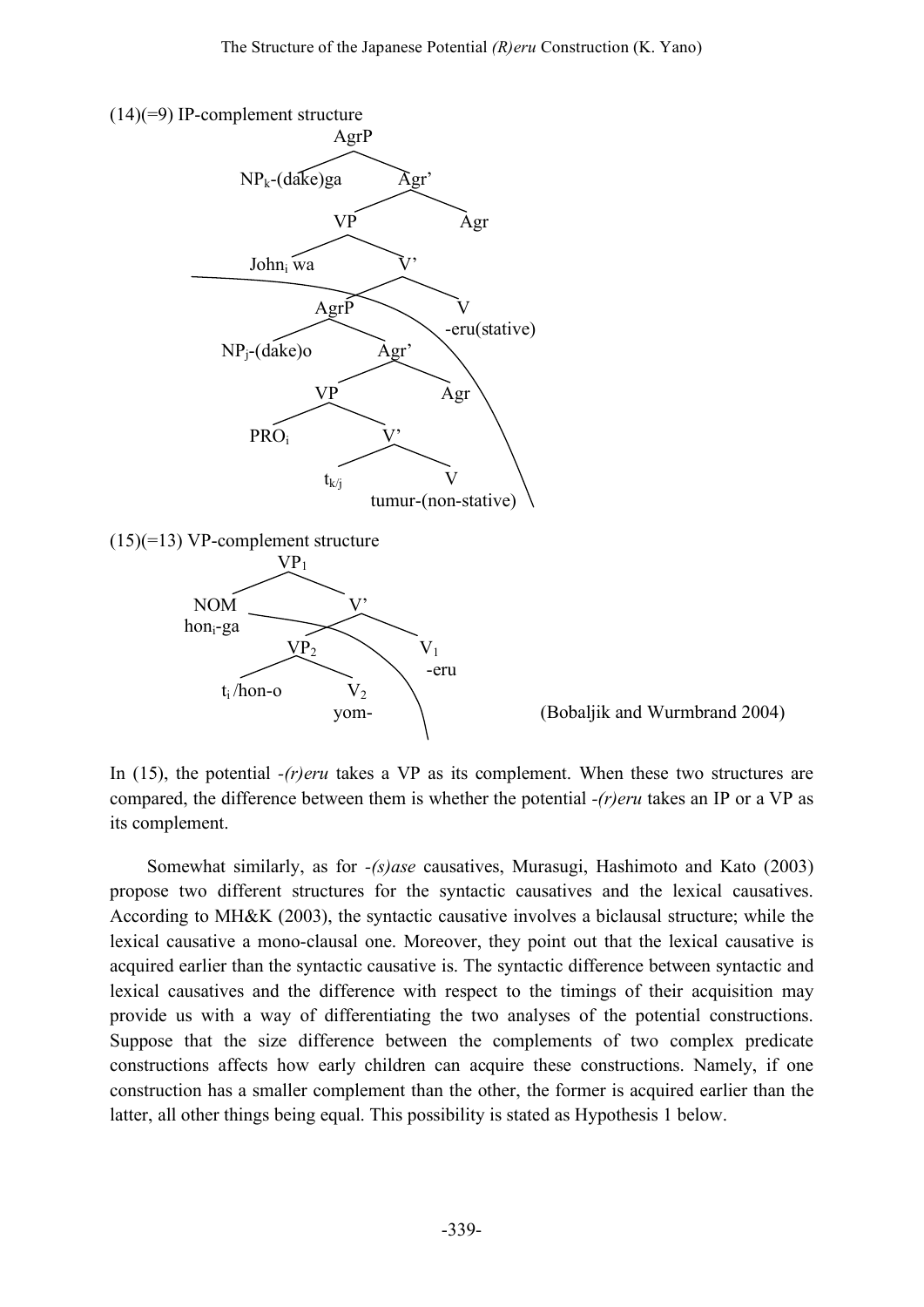(16) Hypothesis 1

The Japanese potential *-(r)eru* takes an IP complement, which contains the external argument of the embedded predicate.

*Prediction:* The acquisition of the potential construction is as late as that of the syntactic causative.

In order to test the prediction of Hypothesis 1, we will first go over some previous studies of Japanese *-(s)ase* causatives in next section.

# **3. The Acquisition of Causatives and (Di)transitives**

In this section, we will review some studies on the acquisition of causatives, which enables us later to examine the validity of Hypothesis 1. The hypothesis is repeated in (17).

## (17) Hypothesis 1

The Japanese potential *-(r)eru* takes an IP complement, which contains the external argument of the embedded predicate.

*Prediction:* The acquisition of the potential construction is as late as that of the syntactic causative.

This hypothesis is based on the proposal of Murasugi, Hashimoto and Kato (2003), Murasugi and Hashimoto (2004), and Murasugi, Hashimoto and Fuji (2007). Below we will review these existing studies on the acquisition of causatives before going on to the acquisition of the potential constructions.

## **3.1. The Acquisition of** *-(s)ase* **Causatives**

First, MH&K (2003) support Matsumoto's (2000) observation that there are two types of causatives, namely the syntactic causative and the lexical causative. <sup>3</sup> The Japanese *sase*-causative is formed by attaching the causative suffix *-(s)ase* to a verb, as shown in (18).

| $(18)$ Taroo-ga | Hanako-ni hon-o     | yom-(s)ase-ta   |
|-----------------|---------------------|-----------------|
| Taroo-Nom       | Hanako-Dat book-Acc | read-CAUSE-Past |

'Taroo made/had Hanako read the book.'

In example (18), the causative suffix *-(s)ase* is attached to the verbal root *yom*-, forming the causativized verb *yom-(s)ase-ta*. Japanese *-(s)ase* causatives, as often observed, display a biclausal property. Consider the following example.

(19)  $Taroo<sub>i</sub>-ga$  Hanako<sub>i</sub>-ni zibun<sub>i/i</sub>-no namae-o kak-(s)ase-ta. Taroo-Nom Hanako-Dat self-Gen name-Acc write-CAUSE-Past

'Taroo made/had Hanako write self's name.'

<sup>&</sup>lt;sup>3</sup> See Murasugi, Hashimoto and Kato (2003) for more details of their analysis.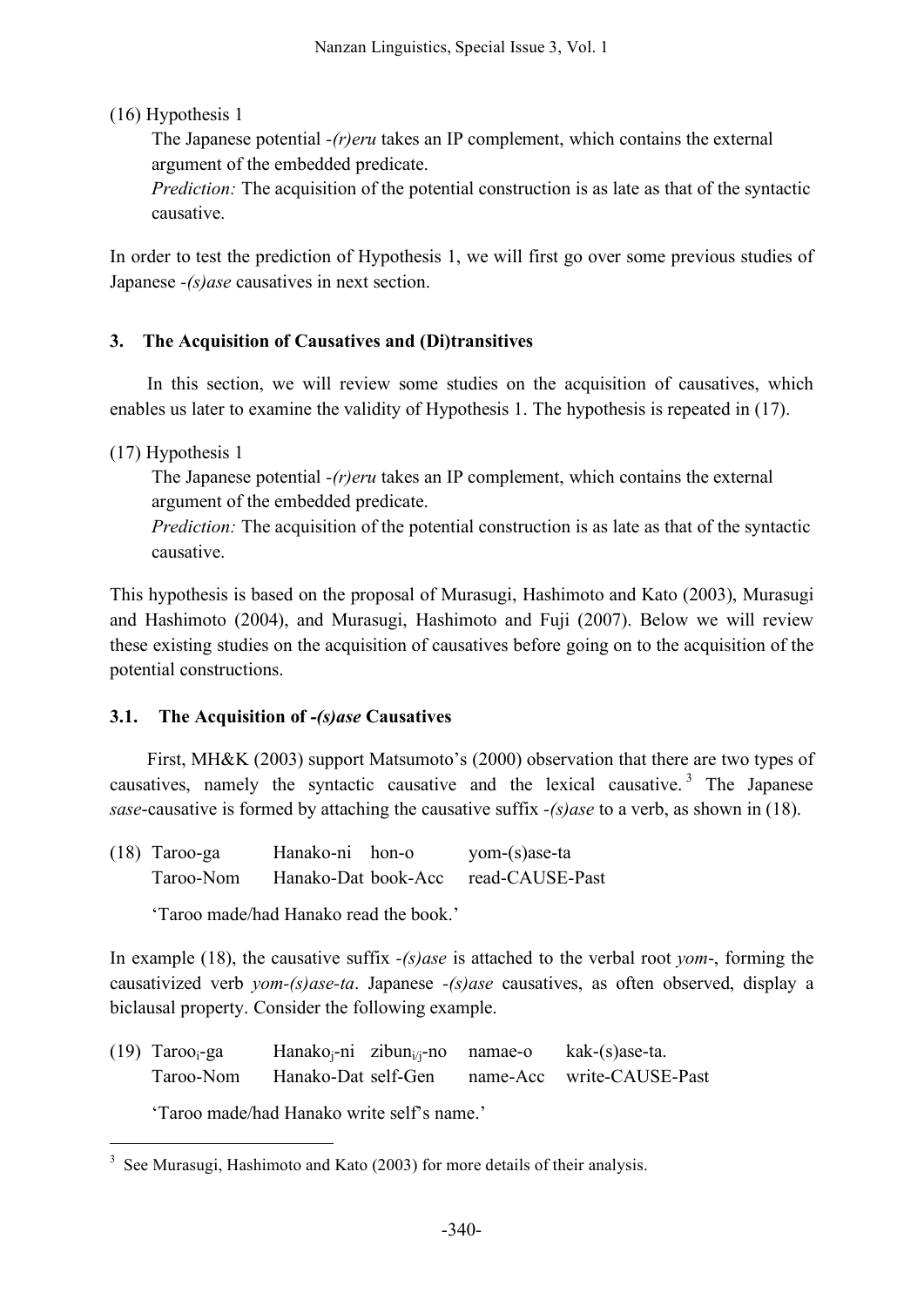As shown in (19), both *Taroo* and *Hanako* can be an antecedent for *zibun*. Given that *zibun* is a subject oriented anaphor, this suggests that either *Taroo* or *Hanako* functions as a 'subject,' and that the sentence contains two positions of 'agent.' Therefore, the causative sentence in (19) is considered to be biclausal. However, MH&K (2003) points out that there is a morphological causative that exhibits a mono-clausal property in this regard (see also Matsumoto 2000).

| $(20)$ Taroo-ga | Hanako-ni miruku-o  | $nom-(s)$ ase-ta |
|-----------------|---------------------|------------------|
| Taroo-Nom       | Hanako-Dat milk-Acc | drink-CAUSE-Past |

- a. Taroo ordered Hanako to drink some milk.
- b. Taroo fed Hanako with some milk. MH&K (2003)

According to MH&K (2003), the sentence in (20) is ambiguous: *Hanako* functions as an agent in the reading given in (20a), and as a goal in the reading given in (20b). Further, they argue that when the causee is not capable of performing the caused action by himself or herself, it always functions as a goal, and that in such a situation, the ambiguity of the sentence disappears. The relevant examples are shown in (21).

| $(21)$ a.   | Sono onnanoko-ga<br>that girl-Nom | ningyoo-ni kutu-o<br>doll-Dat | shoes-Acc            | $hak-(s)$ ase-ta.<br>put on-CAUSE-Past |
|-------------|-----------------------------------|-------------------------------|----------------------|----------------------------------------|
|             | 'The girl put shoes on a doll.'   |                               |                      |                                        |
| $b_{\cdot}$ | Sono onnanoko-ga<br>that girl-Nom | ningyo-ni<br>doll-Dat         | miruku-o<br>milk-Acc | $nom-(s)$ ase-ta<br>drink-CAUSE-Past   |

'The girl fed a doll with milk.'

In (21a), the causee, *ningyo*, is not capable of wearing socks by itself; thus it cannot be an agent. The only possible reading is that the causee is a goal, and this is taken to show that the sentence is mono-clausal (MH&K 2003, Matsumoto 2000). They call this mono-clausal *-(s)ase* causative the 'lexical *-(s)ase* causative', while they call its biclausal counterpart the 'syntactic causative'.

MH&K (2003) further observe that those two types of causative are acquired at different times. What is interesting is that the lexical causative is acquired earlier than the syntactic causative. MH&K's (2003) observation is based on their longitudinal study with one Japanese-speaking child, Akkun.

The acquisition data observed by MH&K are theoretically explained by Murasugi and Hashimoto (2004), where a VP-shell analysis is proposed.<sup>4</sup> Under A VP-shell analysis, proposed by Larson (1988) among others, the sentence like (22) is analyzed as involving two

 <sup>4</sup> See Murasugi and Hashimoto (2004) for more details of the analysis.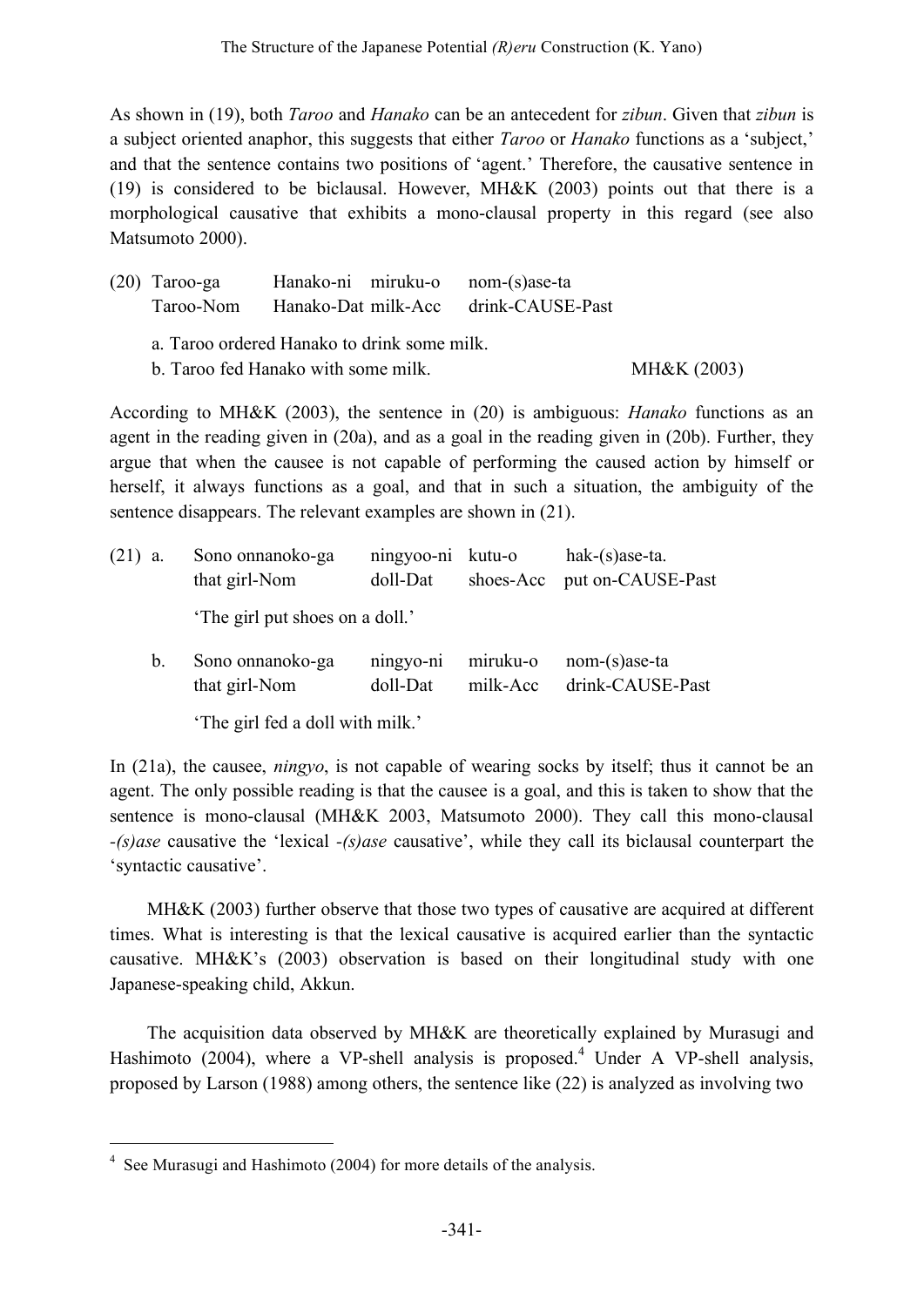VPs in its structure. The higher  $V(-v)$  always assigns the agent role to its specifier (M&H) 2004).

(22) Mary gave it to John.

Studying Japanese *-(s)ase* causatives under this view, MH&K (2003) propose that the structures of the syntactic and lexical causatives can be represented as in (23a) and in (23b), respectively (M&H 2004).



#### (M&H 2004)

Building on M&H's VP-shell analysis, Murasugi, Hashimoto and Fuji (2007) (henceforth MH&F) examine a longitudinal Japanese corpus (Noji 1973), which is available in the CHILDES database (MacWhinney 2000).

M&H (2004) proposed that there are four stages in the course of the acquisition of verbs including morphological *-(s)ase* causatives in Japanese. According to MH&F (2007), Sumihare also went through those four stages. The four stages are shown in  $(24)^5$ .

|  | (24) Stage I: the small v is $t$ <i>iyu/tita/tite</i> 'do/did/doing'                     |
|--|------------------------------------------------------------------------------------------|
|  | Stage II: the small $\nu$ is null.                                                       |
|  | Stage III: the acquisition of lexical causatives and transitive verbs; several erroneous |
|  | lexical realizations of $\nu$                                                            |
|  | Stage IV: the acquisition of syntactic causatives;                                       |
|  | several erroneous lexical realizations of V<br>(MH&F 2007)                               |
|  |                                                                                          |

Sumihare's Stage I started at around 1;11, and he started to put *tiyu/tita/tite <sup>6</sup>* at the end of sentences (MH&F 2007). An example is shown in (24).

 $5$  See Murasugi, Hashimoto, and Fuji (2007) for a detailed analysis of these forms of 'do'.

<sup>6</sup> According to MH&K (2003), *tiyu/tita/tite* are *suru/sita/site* in adult speech, and they can assign an agent role.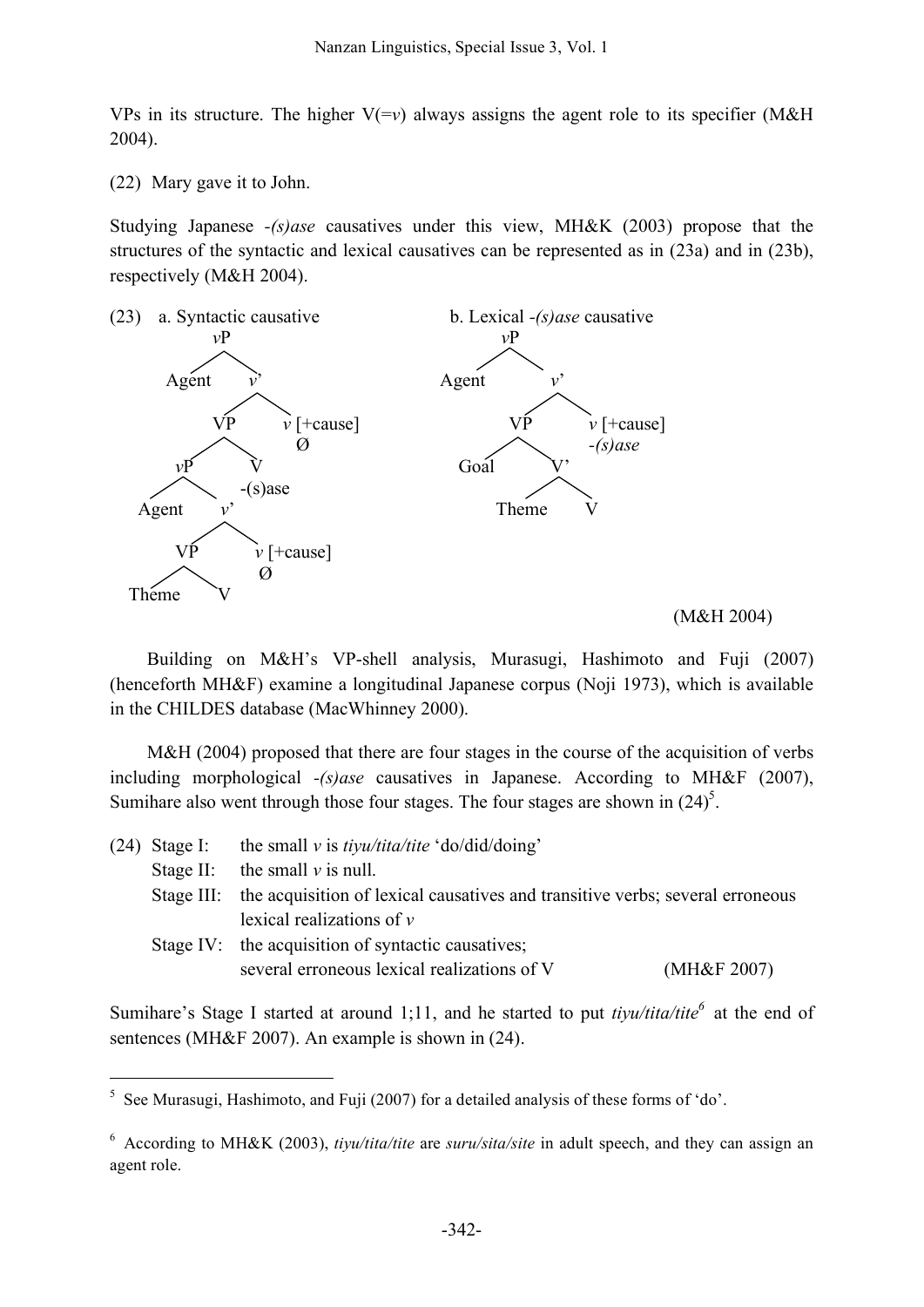| (25) Taabi pai |                                                | $si$ -ta $(1;11)$ |                |
|----------------|------------------------------------------------|-------------------|----------------|
|                | Tabi throw (onomatopoeia) do- $_{\text{past}}$ |                   |                |
|                | 'I took off (a pair of) <i>tabi</i> .'         |                   | (MH&F $2007$ ) |

MH&F (2007) suggest that Sumihare seems to hypothesize [+cause] *v* to be *suru* in the sentence  $(25)$ .

Stage II is from 2;1 through 2;5, and in this period, Sumihare used verbs correctly as shown in  $(26)$ .

| $(26)$ a.     | Buu<br>toot-ta<br>pass-Past<br>car  | ne<br>Int. | (2;1)         |
|---------------|-------------------------------------|------------|---------------|
|               | 'A car passed.'                     |            |               |
| $\mathbf b$ . | Boku tete<br>ara-u<br>hands<br>wash |            | (2;2)         |
|               | 'I wash my hands.'                  |            | (M, H&F 2007) |

While Sumihare used unaccusative and transitive verbs correctly in (26), he sometimes erroneously used unaccusatives where adults would use their transitive counterparts, as shown in (27).

| $(27)$ Kaatyan a-ite |                                                       | (2;1)       |
|----------------------|-------------------------------------------------------|-------------|
|                      | mother be open-Request                                |             |
|                      | Literal meaning: '(Please) be open, mother.'          |             |
|                      | Intended meaning: '(Please) open (the door), mother.' | (MH&F 2007) |

Moreover, Sumihare used transitives where adults would use their unaccusative couterparts. One representative example is shown in (28).

| $(28)$ Nu-ita                            | koko                                         | (2;1)         |
|------------------------------------------|----------------------------------------------|---------------|
| pull-Past here                           |                                              |               |
| Literal meaning: 'I pulled (this) here.' |                                              |               |
|                                          | Intended meaning: '(This) is out from here.' | (M, H&F 2007) |

In (28), the past tense form of the unaccusative verb *nuke-ru*, *nuke-ta*, should be used, but Sumihare used the transitive verb *nuk-(r)u*. MH&F (2007) argue that the children assume  $[\pm \text{cause}]$  *v* to be phonetically null at this acquisition stage, thus 'unaccusative-transitive' errors of the sort found in examples such as (27) and (28) arise. MH&F (2007) go on to suggest that a child who assumes  $[\pm \text{cause}]$  *v* to be null produce the structures shown in (29) for transitives and unaccusatives, respectively.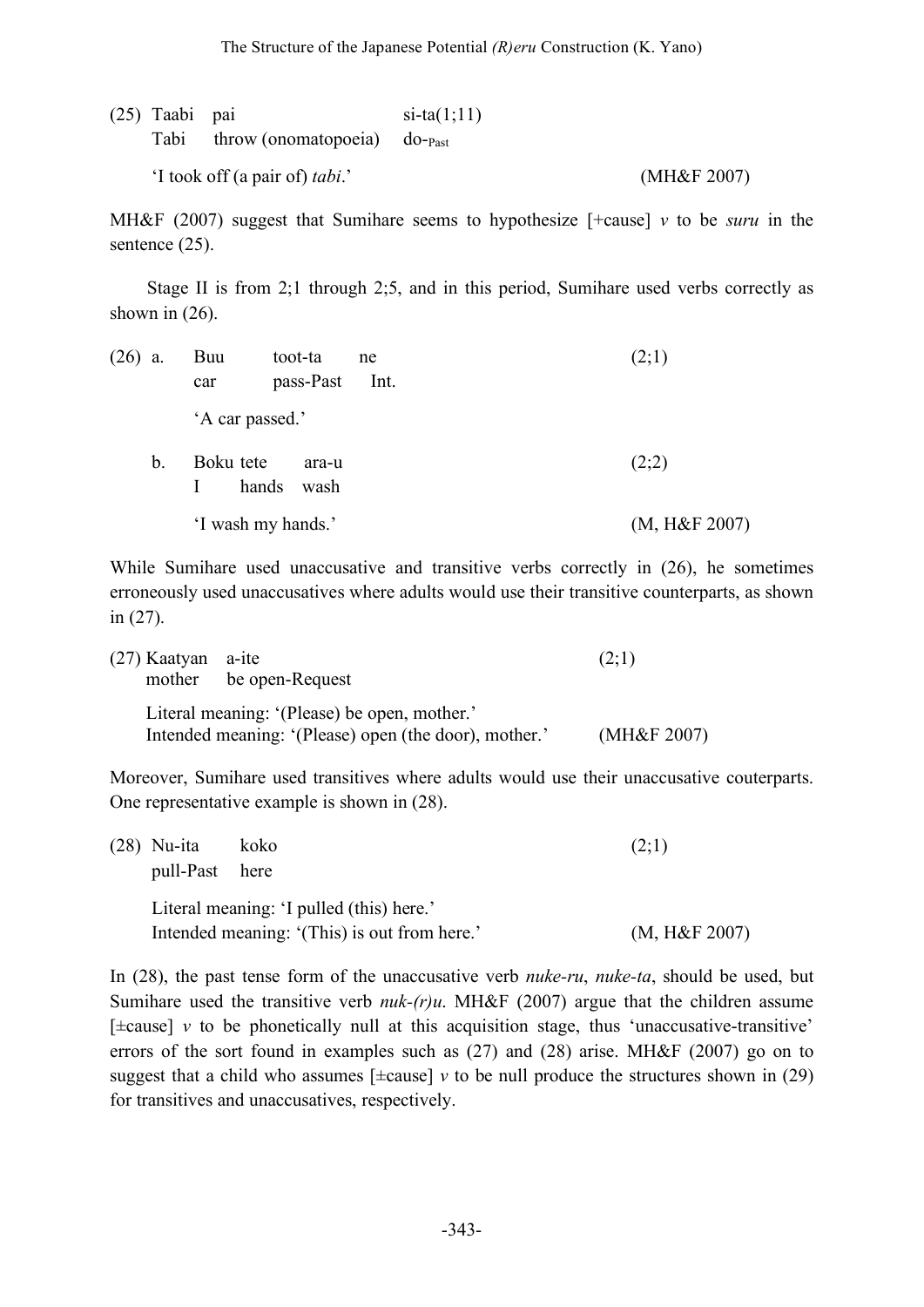

Since both  $\lceil$ +cause $\rceil$  *v* and  $\lceil$ -cause $\rceil$  *v* are not phonetically realized, (29a) and (29b) are not distinguishable in children's utterances (MH&F 2007).

According to MH&F(2007), Sumihare's Stage III started at around 2;5, where he produced lexical causatives productively. An example is shown in (30).

|                                    | (30) Seiji-kun boku-ga ne |  | $nak-axis-tan'$                     | janaino yo |             | (2;7) |
|------------------------------------|---------------------------|--|-------------------------------------|------------|-------------|-------|
|                                    |                           |  | Seiji-kun I-Nom Int. cry-CAUSE-Past | not        | Int.        |       |
| 'It is not me who made Seiji cry.' |                           |  |                                     |            | (MH&F 2007) |       |

Assuming M&H's (2004) VP-shell analysis, the structure of (30) can be something like the one given in (31).



As shown in (31), *Seiji-kun* is not an agent, since his action, *crying*, is caused by someone else. The agent is *boku* (I, referring to Sumihare), and thus the sentence can be considered to have a mono-clausal structure.

Stage IV started at around 3;4, and his syntactic causative became productive after around 4;7 (MH&F 2007). An example is shown in (32).

 <sup>7</sup> Sumihare used *-(s)ite* instead of *-(s)a*se since he is <sup>a</sup> Kansai dialect speaker.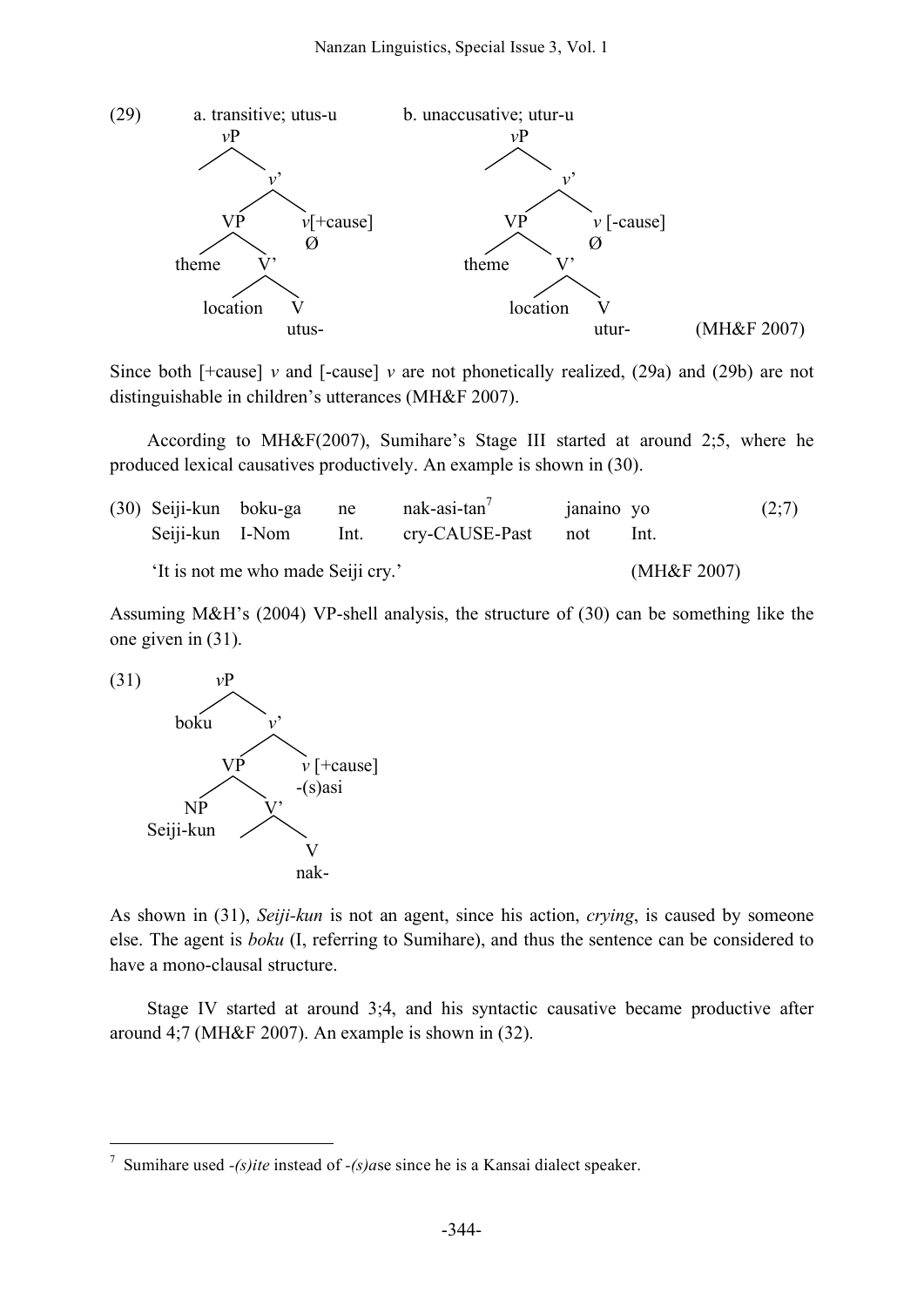|                                          |  | (32) mou gohan tabe-sase-n yo | (4:9)          |
|------------------------------------------|--|-------------------------------|----------------|
|                                          |  | more dish eat-CAUSE-not Int.  |                |
| '(I) won't let you eat dinner any more.' |  |                               | (MH&F $2007$ ) |

Following M&H's (2004) VP-shell analysis, examples like (32) may be represented as in (33).



As (33) shows, there are two agents in the sentence (32); thus it should be considered to be a syntactic causative.

MH&F's (2007) study provides further support for MH&K's (2003) argument that syntactic and lexical causatives should be distinguished in Japanese and that the lexical causative is acquired earlier than the syntactic causative. Just like M&H (2004), MH&F (2007) argue that there are four stages for the acquisition of *-(s)ase* causatives and other verbs.

### **3.2. The Complements of** *-(s)ase* **and** *-(r)eru*

This subsection discusses complementation in *-(s)ase* and that of *-(r)eru* constructions. The syntactic causative contains a *v*P as the complement of *-(s)ase* while the lexical causative contains only a VP (see (23)). The difference between these two types of causatives is comparable to the difference between the IP-complement hypothesis and the VP-complement hypothesis for the potential construction, in that the syntactic causative head and the potential head under the IP-complementation hypothesis take a complement that contains the external argument of the embedded predicate, whereas the lexical causative head and the potential head under the VP-complement hypothesis take a smaller complement that lacks the external argument. The situation can be stated as in Table1 below.

Table 1

|                      | Smaller complement      | Larger complement       |
|----------------------|-------------------------|-------------------------|
| $-(s)$ ase causative | Lexical causative       | Syntactic causative     |
| $-(r)$ are potential | VP-complement structure | IP-complement structure |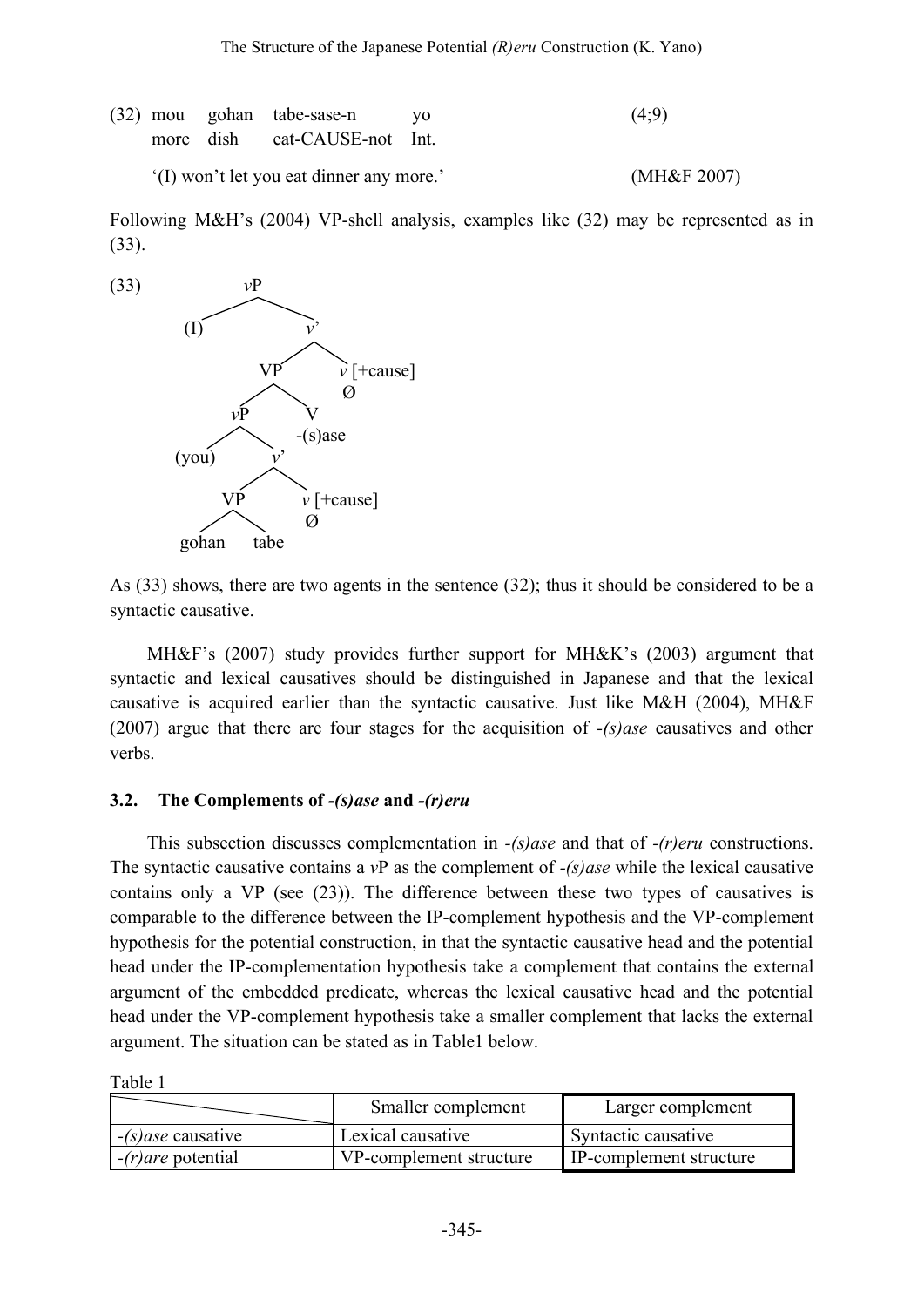This is the major reason why we have stated Hypothesis 1 and its prediction in the proposed way. Hypothesis 1 is repeated below.

(34) Hypothesis 1

The Japanese potential *-(r)eru* takes an IP complement, which contains the external argument of the embedded predicate.

*Prediction:* The acquisition of the potential construction is as late as that of the syntactic causative.

In the next section, we will evaluate this hypothesis by examining Sumihare's acquisition data.

## **4. The Acquisition of the Potential Morpheme** *-(r)eru*

Now in this section, we will examine the Sumihare data from CHILDES database (MacWhinney 2000), focussing on the acquisition of potential -*(r)eru*. His utterances containing the potential affix *-(r)eru* are presented in Table 2. The table indicates ages, Sumihare's utterances, and their adult counterparts from left to right. \* in the last column indicates that the relevant utterance deviates from the usage of adults.

As we see in Table 2, Sumihare started using the potential *-(r)eru* at the age 2;0. It is possible to argue that Sumihare's use of the potential is almost adult-like at this stage, though he made some mistakes, as can be seen in (35).

| $(35)$ a.      | mada ommo samui-kara asob-(r)are-sen<br>still outside cold-because play-can-not |       |
|----------------|---------------------------------------------------------------------------------|-------|
|                | 'Because it is still cold outside, (we) cannot play outside.'                   | (2;7) |
| b.             | ame-ga furu-kara asob-(r)are-n ne<br>rain-Nom fall-because play-can-not         |       |
|                | 'Because it is raining, (we) cannot play (there).'                              | (2;7) |
| $\mathbf{c}$ . | toor-a-masen<br>go through-can-not                                              |       |
|                | '(I) cannot go through.'                                                        | (2;8) |
| d.             | boku mada $obo(e)$ -(ra)re-n noyo<br>yet remember-can-not<br>Ι                  |       |
|                | 'I cannot remember (it) yet.'                                                   |       |

In (35a) and (35b), since the verb *asob-u* and is consonant-ending, the potential morpheme should be *-e*. However, Sumihare uses *-(r)are* instead in these examples. In (35c), the verb *toor-u* is also consonant-ending, and the potential morpheme should be *-e*. However,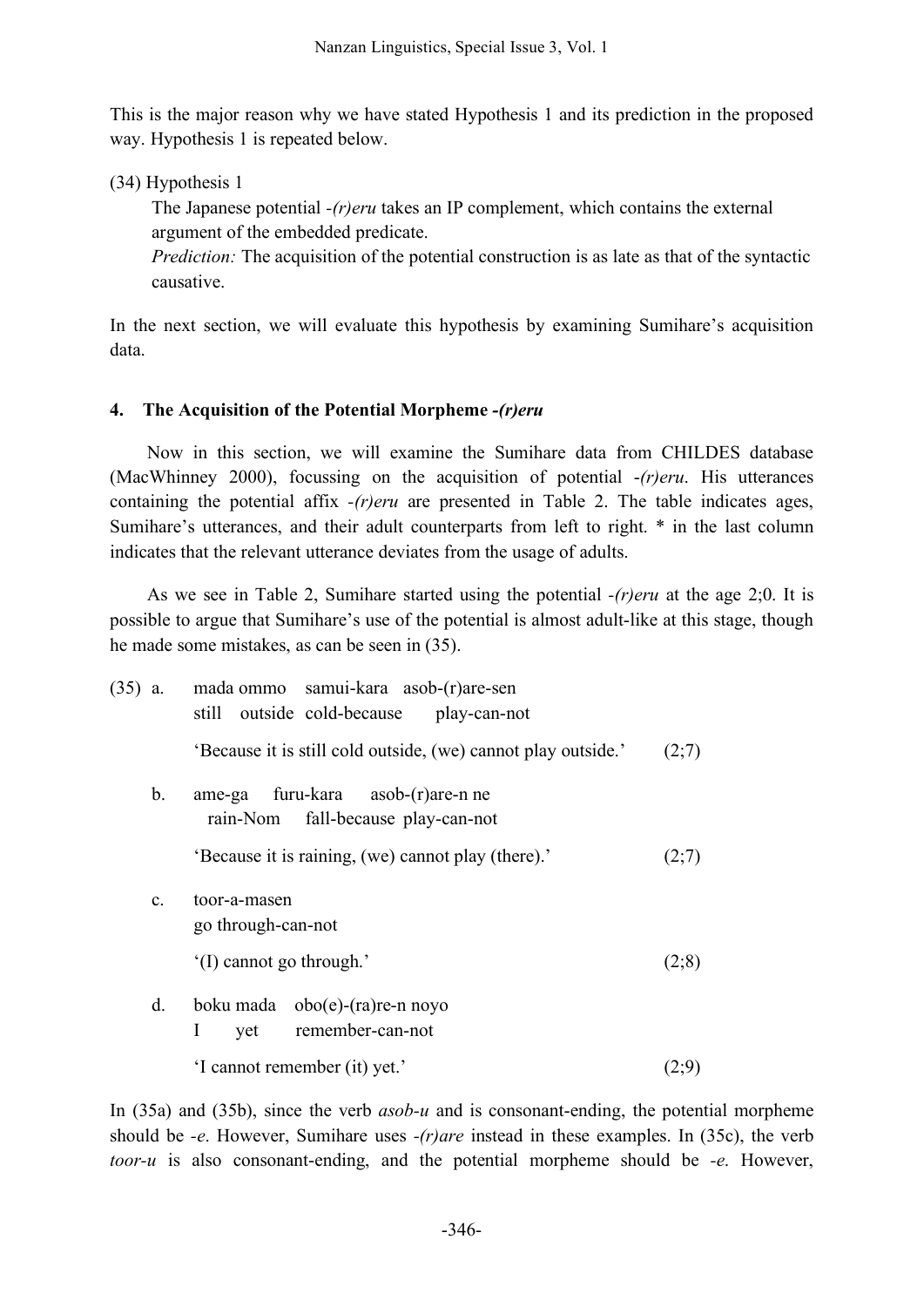Sumihare uses *-a*, instead. In (35d), the verb *oboe-ru* is vowel-ending, and therefore the potential morpheme should be *-rare*. However, Sumihare uses *-re*, instead.

| Age  | Sumihare's utterances             | Adult form        | Age  | Sumihare's utterances          | Adult form        |        |
|------|-----------------------------------|-------------------|------|--------------------------------|-------------------|--------|
| 1;11 | zero                              |                   | 2:7  | ofune-ga toor-e-n              | toor-e-n          |        |
| 2;0  | toor-e-n                          | toor-e-n          |      | toor-e-n                       | $tor-e-n$         |        |
| 2;1  | koko toor-e-n                     | toor-e-n          |      | tor-e-yasen                    | tor-e-mase<br>n   |        |
|      | de-re-ta                          | de-rare-ta        |      | tor-e-n yo, kugi-ga            | tor-e-n           |        |
|      | batyabatya hai(r)-e-nai           | hair-e-nai        |      | mada asob- $(r)$ are sen       | asob-e-n          | $\ast$ |
|      | akatyan yoo nor-e-n               | nor-e-n           |      | asob- $(r)$ are-n ne           | $asob-e-n$        | $\ast$ |
|      | hak-e-ta                          | hak-e-ta          |      | toor-e-masen                   | toor-e-mas<br>en  |        |
| 2;2  | tor-e-ta<br>tor-e-ta              |                   | 2;8  | toor-e-masen                   | toor-e-mas<br>en  |        |
|      | genkan toor-e-n ne                | toor-e-n          |      | toor- <i>a</i> -masen          | toor-e-mas<br>en  | $\ast$ |
|      | oimo-ga toor-e-n                  | toor-e-n          |      | kakko hak-e-n                  | hak-e-n           |        |
|      | kakko-ga hak-e-n                  | hak-e-n           |      | muk-e-ru                       | muk-e-ru          |        |
|      | tootyan toor-e-n yo               | toor-e-n          |      | panpan tabe-re-n kara          | tabe-rare-<br>nai |        |
| 2;3  | tor-e-n<br>tor-e-n                |                   | 2;9  | boku mada obo(e)-re-n          | oboe-rare-<br>n   | $\ast$ |
|      | tor-e-n yo                        | tor-e-n           |      | ofune nottara ne-re-ru?        | ne-rare-ru        |        |
|      | ommo-de asob-e-nai ne             | asob-e-nai        |      | densya-ni nottara<br>ne-re-ru? | ne-rare-ru        |        |
|      | niityan hair-e-naku<br>nattyatta  | hair-e-nak<br>u   |      | basu-ni nottara ne-re-ru?      | ne-rare-ru        |        |
|      | ik-e-n ne, ame-ga futte           | ik-e-n            | 2;10 | naka hair-e-ru ne              | hair-e-ru         |        |
|      | koppu taber-e-nai                 | tabe-rare-<br>nai | 3:0  | sositara ka(w)-e-n ne          | $ka(w)$ -e-n      |        |
| 2;4  | hair-e-n                          | hair-e-n          |      | nor-e-masen                    | nor-e-mas<br>en   |        |
|      | toor-e-n, ommatyan-ga<br>toor-e-n |                   | 3;2  | otiteru ken tor-e-n yo         | tor-e-n           |        |
|      | ommatyan-ga toor-e-n              | toor-e-n          |      | nokanakya toor-e-n             | toor-e-n          |        |
|      | nor-e-n<br>nor-e-n                |                   |      | soko ni oru ken toor-e-n       | toor-e-n          |        |
|      | are nor-e-nai<br>nor-e-nai        |                   | 3:5  | $ik-e-n$ no                    | ik-e-n            |        |
|      | tonbo tor-e-nai<br>tor-e-nai      |                   |      | kaer-e-n yo                    | kaer-e-n          |        |
| 2;5  | mada ik-e-nai<br>ik-e-nai         |                   |      | kyoo wa kaer-e-n ne            | kaer-e-n          |        |
|      | kam-e-ta?                         | kam-e-ta          |      | kaer-e-ru ne                   | kaer-e-ru         |        |
|      | boku yoku kam-e-ru yo             | kam-e-ru          | 4;0  | tor-e-n                        | tor-e-n           |        |
|      | kitya-ga toor-e-naku<br>nattan?   | toor-e-nak<br>u   | 4:3  | tur-e-ru njaa                  | tur-e-ru          |        |
| 2;6  | deki-nai                          | deki-nai          |      | shiiraa gator-e-ta             | tor-e-ta          |        |
|      |                                   |                   | 4;5  | tonbo ga tor-e-ta n dee        | tor-e-ta          |        |

Table 2 Sumihare's potential *-(r)eru*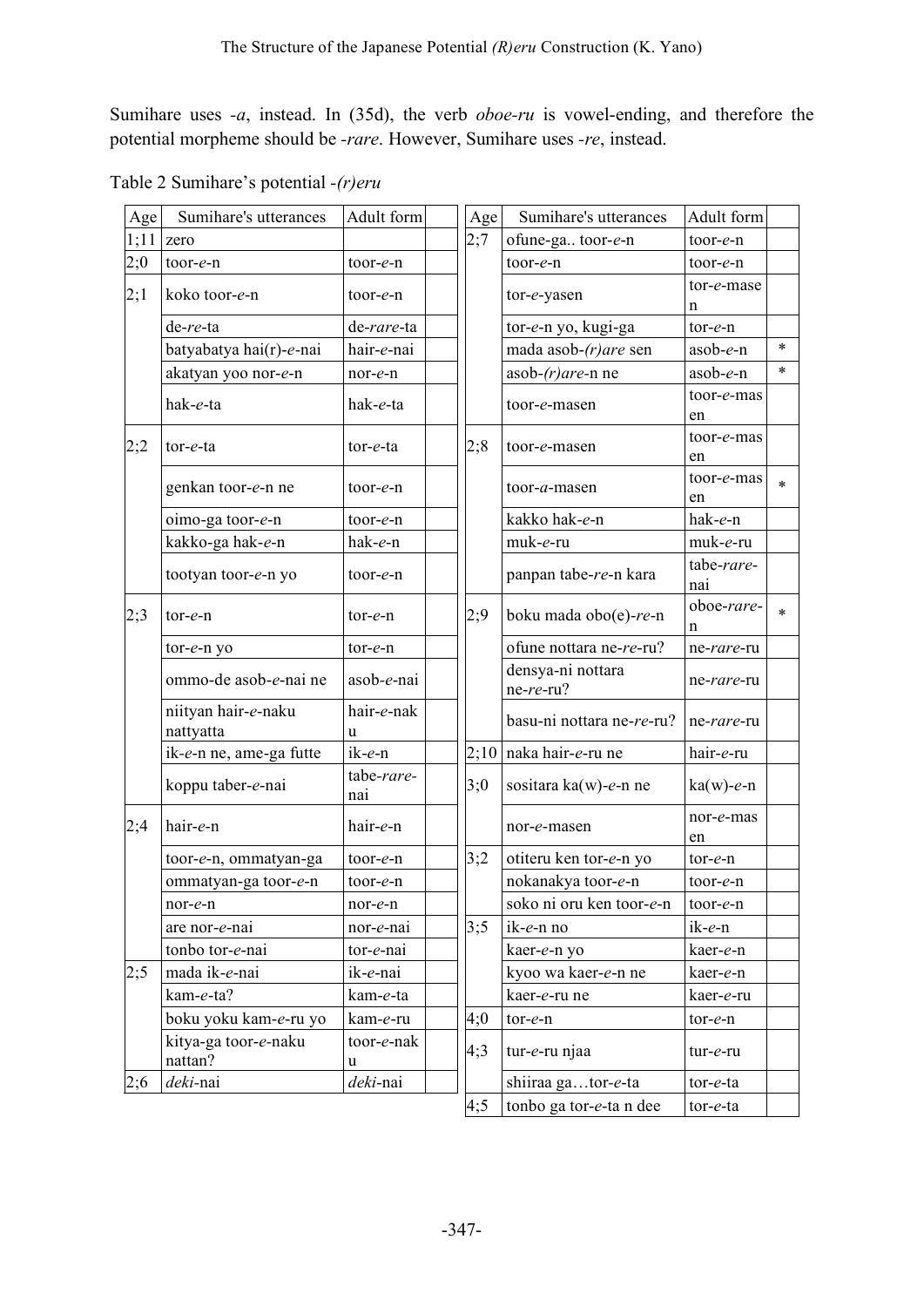Then, the question arises here is the exact structure Sumihare assumes for the potential construction at the stage where he produced utterances like those cited above. Now take a look at Table 3, which compares the developmental course of Sumihare's acquisition of *-(s)ase* causative (the data from MH&F 2007) and that of the *-(r)are* construction.

| Age  | $-(s)$ ase causatives                         | Potential $-(r)$ eru    |
|------|-----------------------------------------------|-------------------------|
| 1;11 | $v = \frac{suru}{s}$ <i>ita</i> /s <i>ite</i> |                         |
| 2:0  |                                               | First use of $-(r)$ eru |
| 2:1  | $v = \varnothing$                             | Increase of $-(r)$ eru  |
| 2:5  | Acquisition of the lexical causative          |                         |
| 4:7  | Acquisition of the syntactic causative        |                         |

Table3 Sumihare's *-(s)ase* causatives and *-(r)eru* potentials

As Table3 shows, Sumihare started producing the potentials at around 2;0, and that there is a clear time difference between the acquisition of the syntactic causatives and that of the potentials. Here, recall the Hypothesis 1.

### $(36)(=34)$  Hypothesis 1

The Japanese potential *-(r)eru* takes an IP complement, which contains the external argument of the embedded predicate.

*Prediction:* The acquisition of the potential construction is as late as that of the syntactic causative.

As shown in Table 3, the potential *-(r)eru* is acquired much earlier than the syntactic causatives. Sumihare's data do not support Hypothesis 1. Given that there are two kinds of structure conceivable for the complementation in the potential construction, the observation made about Sumihare's data above leaves the VP-complement structure as the only one possibility. This is Hypothesis 2, under which the Japanese potential construction, at least those acquired early, involves a VP-complement structure.

(37) Hypothesis 2

The Japanese potential *-(r)eru* takes a VP-complement, which lacks the external argument of the embedded predicate.

*Prediction*: The acquisition of the potential construction should be as early as that of the lexical causative.

As shown in Table1, the VP-complement structure is similar to the structure for the lexical causative in terms of complementation; these complements lack the external argument. If the Japanese potential head has a VP-complement structure, we can make a correct prediction about the order of the acquisition of complex predicates: that the acquisition of the potential is as early as that of the lexical causative. MH&F (2007) reported that the Sumihare's acquisition of the lexical causative is at around 2;5, pointing out that it is earlier than that of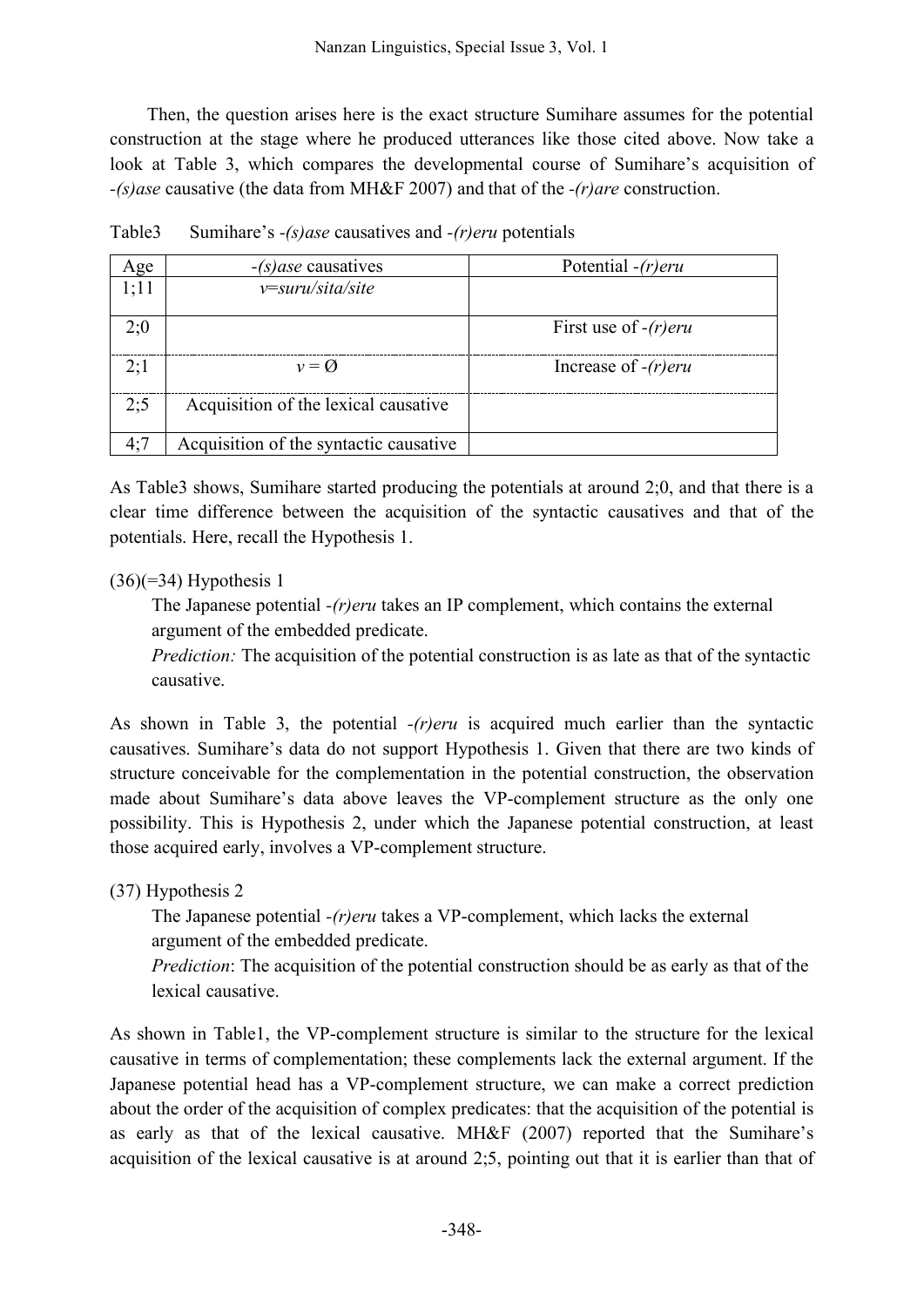the syntactic causative. Note that Sumihare acquired the potential *-(r)eru* at around 2;0 and that it is close to the time at which he acquired the lexical causative. Then, we can naturally take Sumihare's acquisition data to support Hypothesis 2. Therefore, we conclude that the Japanese potential *-(r)eru* construction involves a VP-complement structure. The VP-complement structure proposed by Bobaljik and Wurmbrand (2004) is repeated in (38).

(38)(=13) VP-complement structure



yom- (Bobaljik and Wurmbrand 2004)

Bobaljik and Wurmbrand's (2004) analysis is compatible with the fact that Sumihare's acquisition of the potential *-(r)eru* is as early as that of the lexical causative.

While we argue that Sumihare acquired the potential construction early and that few errors are found in the database, Ito (1990) and Arai (2006) both report that children sometimes make errors in the course of their acquisition of the morpheme in question, i.e. *-(r)eru*. Consider (39), as a representative case.

(39) shime-nai-wayo. (2;3) close-not-Int.

> Literal meaning; 'I do not close (the door).' Intended meaning; 'I cannot close (the door).' (Ito 1990)

In (39), the child omitted the potential morpheme *-(r)eru* while, according to Ito, the intended meaning of the utterance is that the speaker is not able to close the door. Some other errors are cited below.

|                | $(40)$ a. ik-erare-nai. $(3,6)$<br>go-can-not |                  |
|----------------|-----------------------------------------------|------------------|
|                | $^{\circ}$ (I) cannot go.'                    |                  |
| b.             | nug-erare-nai. $(3,6)$<br>take off-can-not    |                  |
|                | (I) cannot take off (my shoes).               | $($ Ito 1990 $)$ |
| $\mathbf{c}$ . | mat-erare-nai. $(3,7)$<br>wait-can-not        |                  |
|                | (I) cannot wait.'                             | (Arai 2006)      |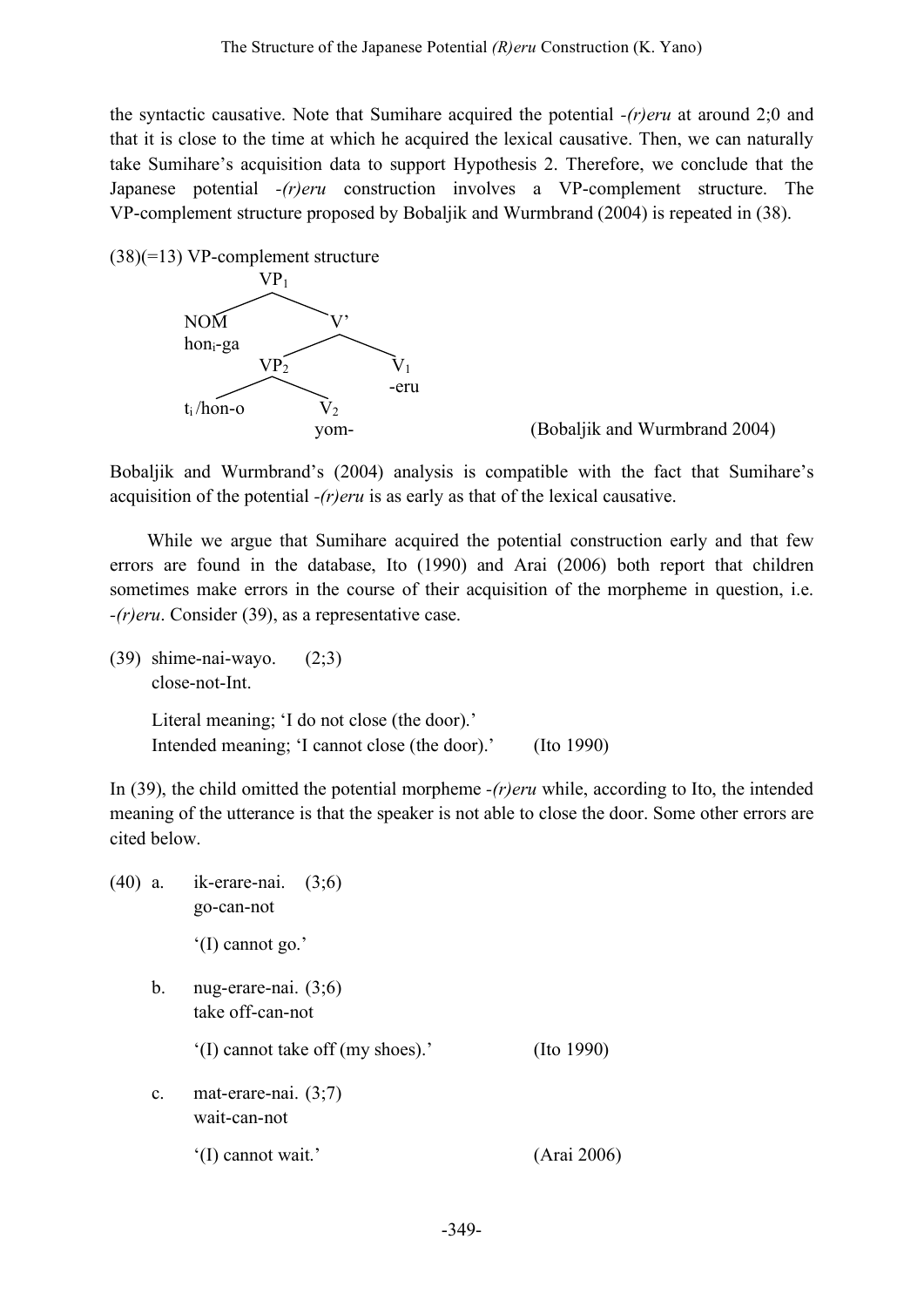In examples like those in (40), adults would use the *-e* form of the potential morpheme, but the children used *-erare* instead.

|                                |  | $(41)$ Taakun otume kir-are-ru $(2,8)$ |             |
|--------------------------------|--|----------------------------------------|-------------|
|                                |  | Taakun nail cut-can-Pres               |             |
| 'Taakun (/I) can cut my nail.' |  |                                        | (Arai 2006) |

In (41), the child used *-are* instead of *-e*, intending the sentence to be a potential sentence.

How can we interpret these errors? As MH&F (2007) proposes based on the data concerning lexical causatives, children realize the small  $\nu$  in several different non-adult-like ways. We conclude that this is a general pattern found in the acquisition of complex predicate constructions in general. We would like to suggest that, for the children's errors found in children's potential sentences, as in the case of the lexical causative, due to the lexical realization of  $V_1$  is responsible

### **5. Conclusion**

In this paper, we discussed two possible structures for the Japanese potential construction. One is the IP-complement structure and another is the VP-complement structure. By comparing the acquisition of the construction with the acquisition of *-(s)ase* causatives, we argued that the potential construction involves VP-complement complementation, as is proposed by Bobaljik and Wurmbrand (2004). This structural analysis provides a way to answer the question of why Sumihare's acquisition of the potential form is as early as that of the lexical causative and earlier than that of the syntactic causative. Our claim is that the construction acquired earlier shares one property, i.e., the property of having a VP complement. Furthermore, while arguing for the earlier acquisition of VP-complement structures, we suggested that what children do when produce the potential morpheme in certain erroneous, non-adult manners (Ito 1990 and Arai 2006) is learning how to morphologically realize the potential head, though they have acquired the basis clause structure of this construction.

### **References**

- Arai, F. (2006) "Nihongo ni okeru Kanou Hyougen no Syuutoku Katei," *Kyoto-sangyo daigaku ronnsyu jinbunkagaku-keiretu* 34, 1-23.
- Bobaljik, J. D. and S. Wurmbrand (2004) "The Domain of Agreement," unpublished ms., University of Connecticut Storrs.
- Fuji, C. (2006) *Two Types of Causatives in Japanese and Japanese Sign Language: A Study in Syntax and Acquisition.* MA thesis, Nanzan University.

Ito, K. (1990) *Kodomo no Kotoba.* Keiso Syobo.

Koizumi, M. (1995) *Phrase Structure in Minimalist Syntax,* Ph.D. dissertation, MIT.